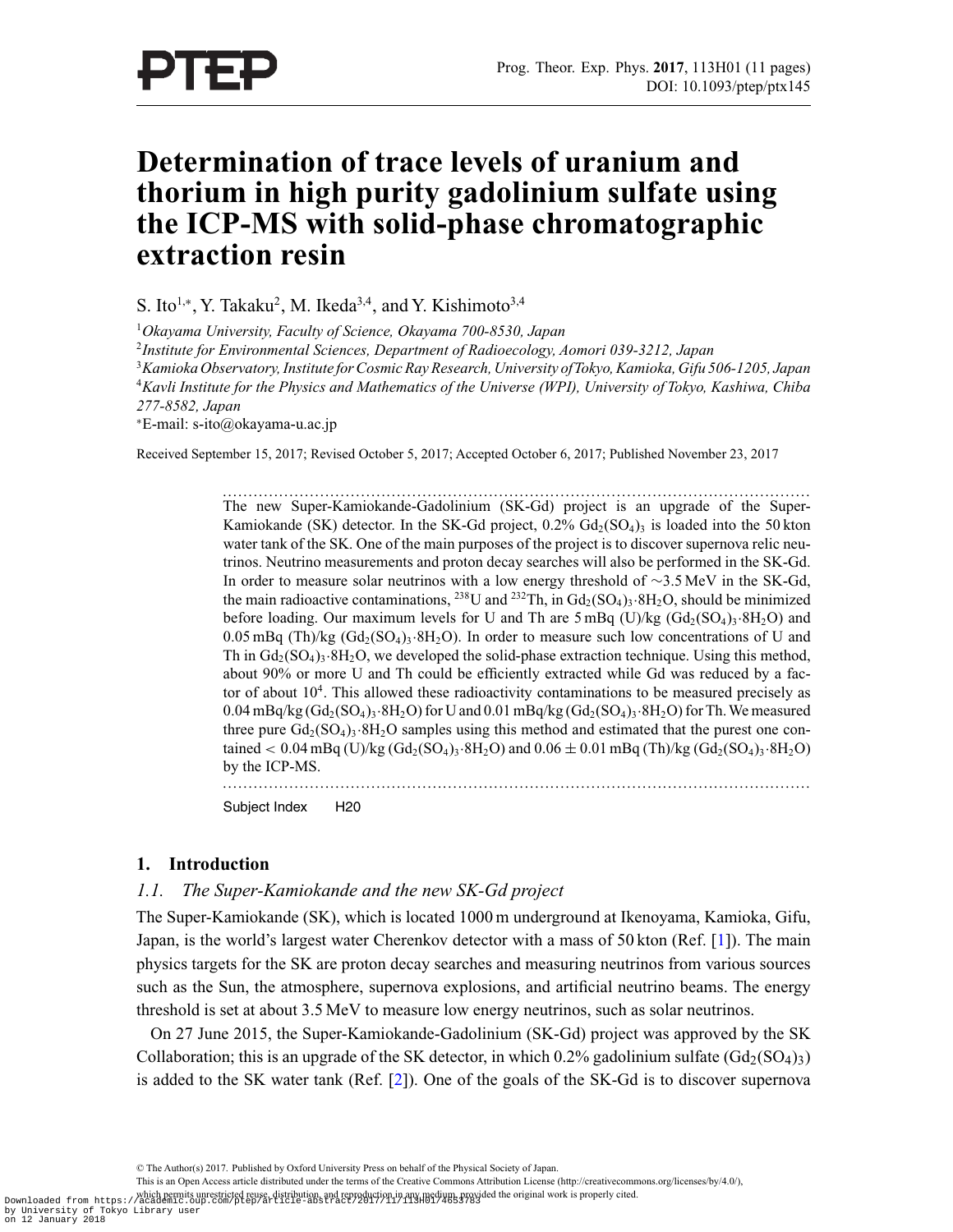relic neutrinos and study the star formation history of the universe (Ref. [\[3\]](#page-10-0)). Gadolinium sulfate octahydrate  $(Gd_2(SO_4)3.8H_2O)$  is used for the SK-Gd, as it has higher solubility than unhydrated gadolinium sulfate. We aim to introduce  $Gd_2(SO_4)$ 3.8H<sub>2</sub>O in JFY-2019 and then start the SK-Gd experiment.

The concentration of radioactive impurities in  $Gd_2(SO_4)$ 3·8H<sub>2</sub>O loaded water needs to be kept at the same level as in the current SK water in order to continue precise measurements of the solar neutrino spectrum (Ref. [\[4\]](#page-10-0)). Thus,  $Gd_2(SO_4)$ <sub>3</sub>.8H<sub>2</sub>O should be purified before loading into the SK water tank to avoid interference with the solar neutrino measurements. The maximum levels for the main radioactive contaminations, U and Th, are  $5 \text{ mBq (U)/kg (Gd<sub>2</sub>(SO<sub>4</sub>)<sub>3</sub>·8H<sub>2</sub>O)$  and 0.05 mBq  $(Th)/kg (Gd_2(SO_4)_3.8H_2O)$ ,<sup>1</sup> respectively.

#### *1.2. ICP-MS measurement*

Inductively coupled plasma-mass spectrometry (ICP-MS) is a highly sensitive mass spectrometry technique that is widely used in analytical chemistry to measure elements in solution. As 238U and <sup>232</sup>Th have long half-lives  $(4.5 \times 10^9$  and  $1.4 \times 10^{10}$  years, respectively), the ICP-MS has a higher sensitivity to their radioactivity than other detectors (e.g., Ge detectors). Introducing highly concentrated solution into the ICP-MS, however, affects the sensitivity. High matrix elements interfere with the ionization of target elements, which reduces the sensitivity of the ICP-MS. This problem is generally called "matrix effect".

The introduction of high matrix elements into the ICP-MS also increases the number of polyatomic ions. If many polyatomic ions originating from high matrix elements (in our case, Gd and O in the water, and Ar, which is used for Ar plasma in the ICP-MS) are produced, whose mass numbers are similar to those of target elements (in our case,  $^{238}$ U and  $^{232}$ Th) in the ICP-MS, the target elements would be overestimated. This issue is called "spectral interference". In our case, potential spectral interference resulting from Gd, O, and Ar would be caused by  $^{158}Gd^{40}Ar_2$ ,  $^{158}Gd^{16}O_5$ , and so on for <sup>238</sup>U, and <sup>152</sup>Gd<sup>40</sup>Ar<sub>2</sub>, <sup>160</sup>Gd<sup>18</sup>O<sub>4</sub>, and so on for <sup>232</sup>Th.

In order to remove this interference, matrix elements should be reduced at least to  $< 100 \,\mu g \,\text{mL}^{-1}$ . It is, however, difficult to measure U and Th with the high precision that we require by the dilution of  $Gd_2(SO_4)$ 3·8H<sub>2</sub>O solution. Therefore, we developed a solid-phase extraction method to extract U and Th from  $Gd_2(SO_4)_3.8H_2O$  and measured these concentrations precisely at an order of 0.01 mBq/kg using the ICP-MS. We report on this method in this paper.

#### **2. Experimental equipment**

## *2.1. ICP-MS in Kamioka*

In December 2016, an ICP-MS "Agilent 7900" (Agilent Technologies, Ref. [\[5\]](#page-10-0)) was installed in the Kamioka clean room, a clean room in the Kamioka mine near the SK detector. Figure [1](#page-2-0) shows a picture of the ICP-MS in the Kamioka clean room. The main characteristic of the Agilent 7900 is the highly sensitive ICP-MS because of low dark noise. Additionally, the collision/reaction cell of the ICP-MS is filled with helium (He) gas in order to reduce dark counts originating from polyatomic ions. When He gas is not used, the dark counts from polyatomic ions at mass numbers of 232 (Th) and 238 (U) in  $0.2 \text{ mol L}^{-1}$  nitric acid (HNO<sub>3</sub>) blank solution are both about 10 counts per second (CPS). When using He gas, the counts of polyatomic ions could be reduced to  $\lt 1$  CPS. Figure [2](#page-2-0)

<sup>&</sup>lt;sup>1</sup> Unless otherwise specified, the unit "mBq/kg" represents mBq of U or Th in kg of  $Gd_2(SO_4)$ <sub>3</sub>·8H<sub>2</sub>O powder.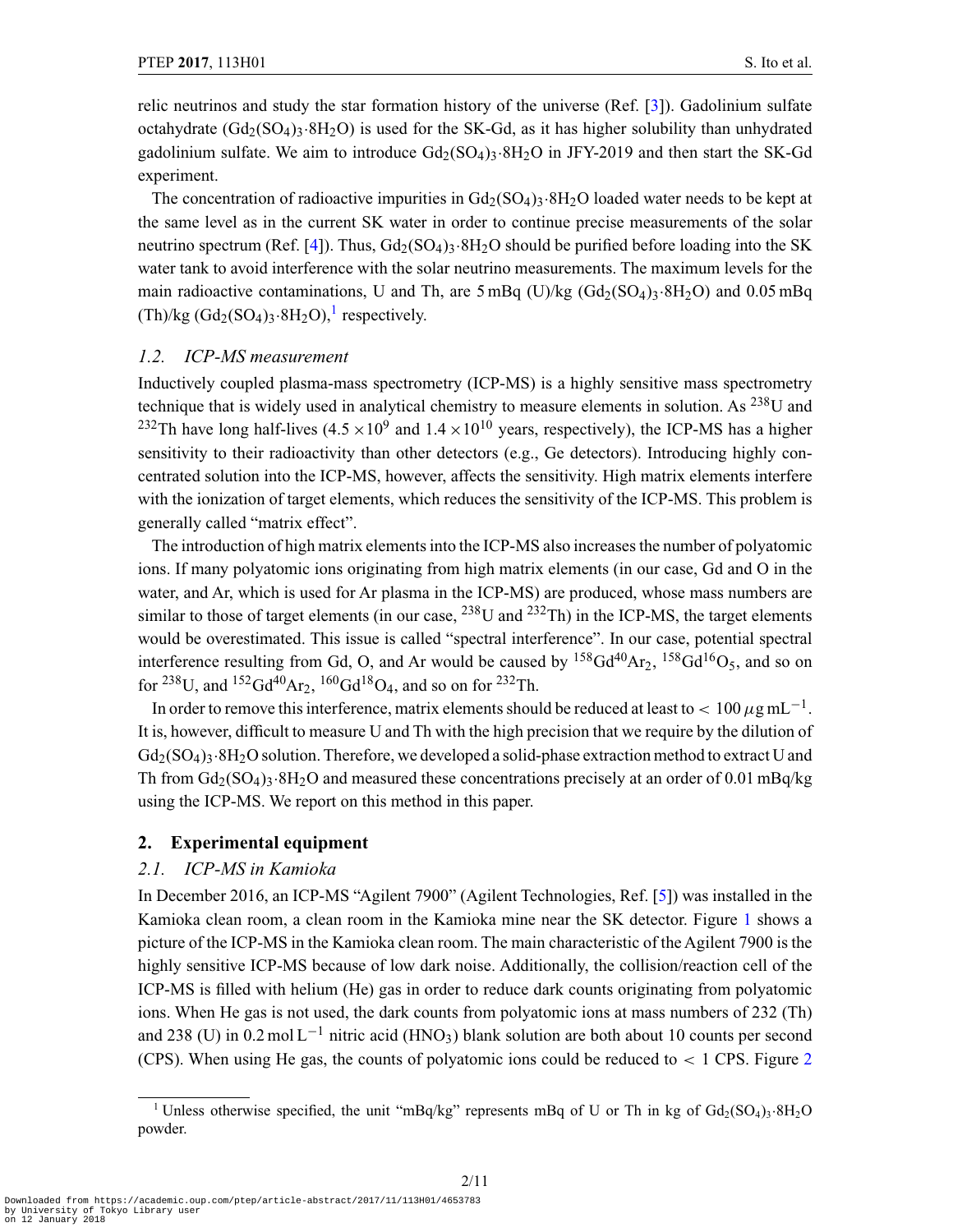<span id="page-2-0"></span>

**Fig. 1.** Picture of the ICP-MS "Agilent7900" in the Kamioka clean room. The auto-sampler is fully covered by the class 100 clean booth to reduce contamination from the outside.



**Fig. 2.** Calibration curves of <sup>238</sup>U (left) and <sup>232</sup>Th (right) with He gas. The horizontal axes show concentrations of U and Th, and the vertical axes represent CPS. These points are fitted to linear functions.

shows the calibration curves of U and Th for the ICP-MS. The detection limit (DL) of the ICP-MS can be defined as

$$
DL < \frac{3\sigma_{\text{blank}}}{a},\tag{1}
$$

where  $\sigma_{\text{blank}}$  and *a* represent the statistical uncertainty of the CPS for the blank solution and the slope of the calibration curve with He gas, respectively. While the values of DL for U and Th were respectively 13 fg mL<sup>-1</sup> and 15 fg mL<sup>-1</sup> without He gas, this improved to 3 fg mL<sup>-1</sup> when He gas was introduced.

Figure [3](#page-3-0) shows a typical example of the matrix effect from various concentrations of  $Gd_2(SO_4)$ 3·8H<sub>2</sub>O on the sensitivity of the ICP-MS. For this study, 10 ng mL<sup>-1</sup> of <sup>115</sup>In, <sup>205</sup>Tl, and  $^{209}$ Bi mixed solution was used. Compared with the blank solution, the CPS of all elements dropped to 30%∼40% at 0.2 mg mL<sup>-1</sup> Gd<sub>2</sub>(SO<sub>4</sub>)<sub>3</sub>⋅8H<sub>2</sub>O solution due to the matrix effect of Gd.

The Kamioka clean room was designed as class 1000, and the auto-sampler is fully covered by the clean booth, which is designed as class 100. This clean environment is set up to minimize contamination from the outside.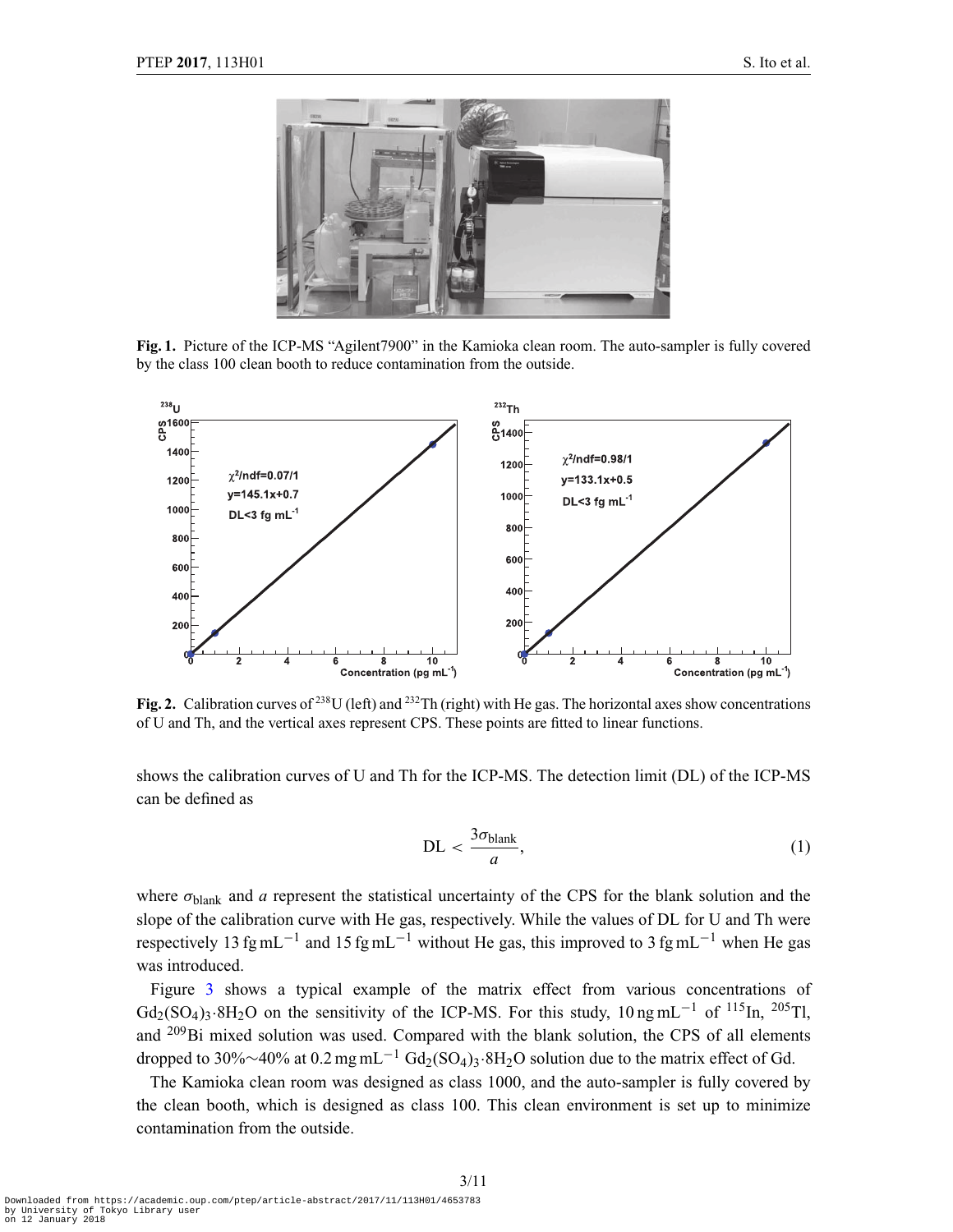<span id="page-3-0"></span>

**Fig. 3.** Typical example of the matrix effect on  $Gd_2(SO_4)_3.8H_2O$ . The horizontal axis shows the concentrations of  $Gd_2(SO_4)$ <sub>3</sub>·8H<sub>2</sub>O (mg mL<sup>-1</sup>) and the vertical axis represents the normalized CPS. The CPS for <sup>115</sup>In, <sup>205</sup>Tl, and 209Bi were normalized to the CPS for each element in the blank solution.



**Fig. 4.** HNO<sub>3</sub> concentration dependence for U (red triangles) and Th (blue circles) with the UTEVA resin (Ref. [\[7\]](#page-10-0)). The horizontal axis shows the concentration of  $HNO<sub>3</sub>$  and the vertical axis shows the distribution coefficient (*k* ).

#### *2.2. Reagents and equipment*

*Chromatographic extraction resin.* In this study, we used UTEVA resin, which is a commercially available product of Eichrom Technologies LLC (Ref. [\[6](#page-10-0)]) and has been widely used for a variety of analytical separations. Figure 4 shows the  $HNO<sub>3</sub>$  concentration dependence for U and Th with the UTEVA resin (Ref. [\[7\]](#page-10-0)). All the tetravalent actinides and U(VI) have strong retention (distribution coefficient  $k' > 100$ , which is defined as the ratio of the number of chemicals (U and Th) in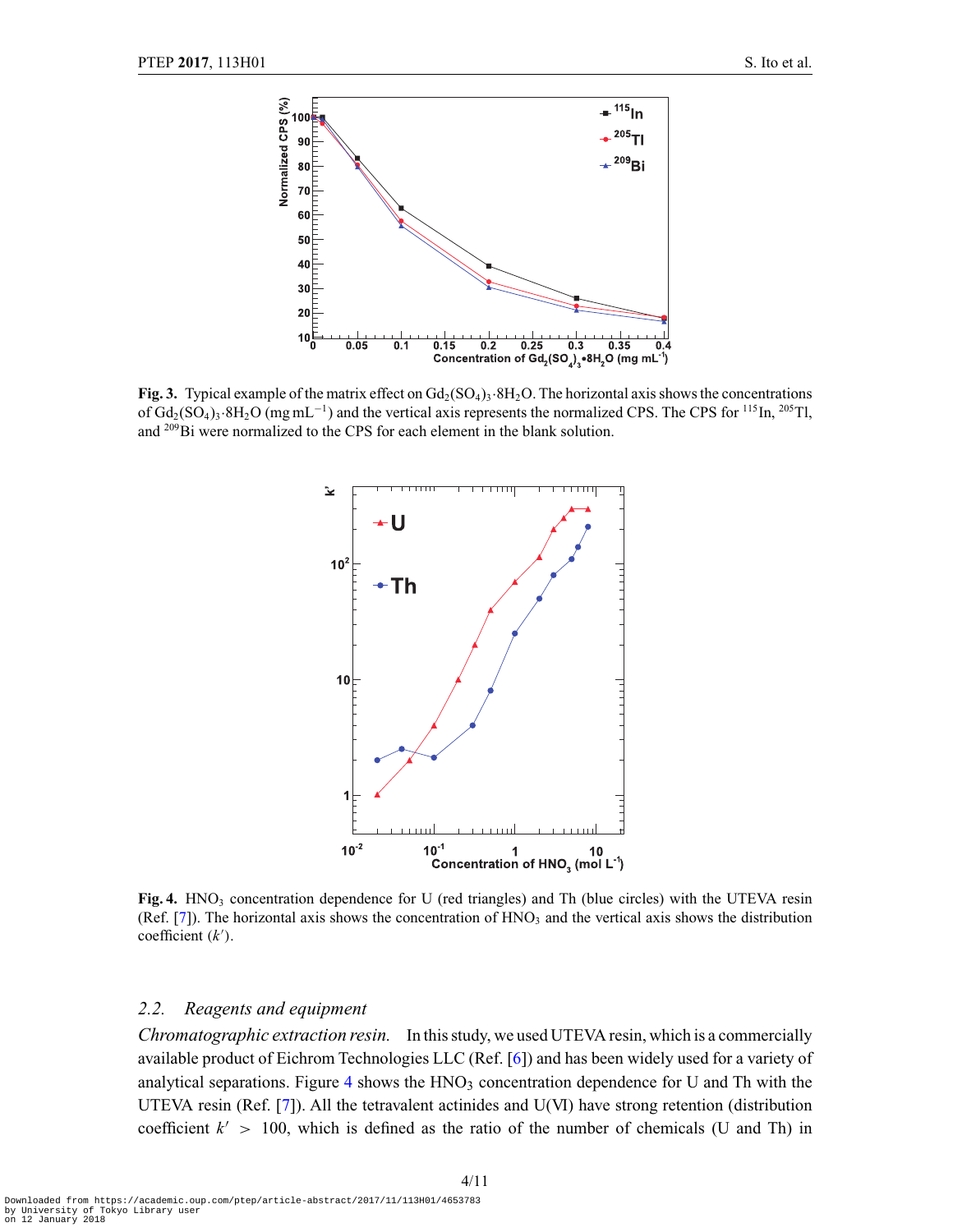<span id="page-4-0"></span>

**Fig. 5.** Schematic of the experimental setup.

the resin to the number of the chemicals in the solution (Refs.  $[6,7]$  $[6,7]$ )) with the UTEVA resin in  $>5$  mol L<sup>-1</sup> HNO<sub>3</sub>. On the other hand, Gd forms a trivalent ion so that Th and U can be extracted from  $Gd_2(SO_4)_3.8H_2O$  using the UTEVA resin. These features make it possible to separate U and Th from Gd-loaded water.

*Reagents.* In order to produce solutions with low contamination, the ultra-pure SK water (Ref. [\[1\]](#page-10-0)) and ultra-high-purity analytical grade  $68\%$  HNO<sub>3</sub> (TAMAPURE AA-100 made by Tama Chemicals, Ref. [\[8\]](#page-10-0)) were used. Calibration of the ICP-MS and estimation of the recovery for U and Th were performed using a high-purity 29 element mixed standard solution (XSTC-331, SPEX Inc., Ref. [\[9](#page-10-0)]). In order to check the magnitude of the matrix effects, In, Tl, and Bi standard solutions (Kanto Chemical Company Inc., Ref. [\[10\]](#page-10-0)) were used as internal standard solutions. These solutions were mixed and diluted to 10 ng mL<sup>-1</sup> in 0.2 mol L<sup>-1</sup> HNO<sub>3</sub> solution. Electronic (EL) grades of 70% HNO3 and 35% hydrochloric acid (HCl) (Wako Pure Chemical Industries Ltd., Ref. [\[11\]](#page-10-0)) were used to prewash the resin, column, bottles, and other equipment.

*Column and equipment for solid-phase extraction.* A column with a volume of about 20 mL and an inside diameter of 9 mm (LSC- $\phi$ 9, GL Sciences Inc., Ref. [\[12\]](#page-10-0)) was used for this study. Figure 5 shows a schematic of the experimental setup. A valve was added to the column in order to adjust the flow rate. This setup was connected to a tip, and fixed to a free-fall manifold. The UTEVA resin was sandwiched between two flits to fix.

*Bottles.* All bottles used for this study were made of polypropylene. Bottles with a volume of 100 mL were used for the preservation of the sample solutions and the collection of solutions during the solid-phase extraction procedure. Bottles with a volume of 14 mL were used for the ICP-MS measurements to place samples on the auto-sampler.

5/11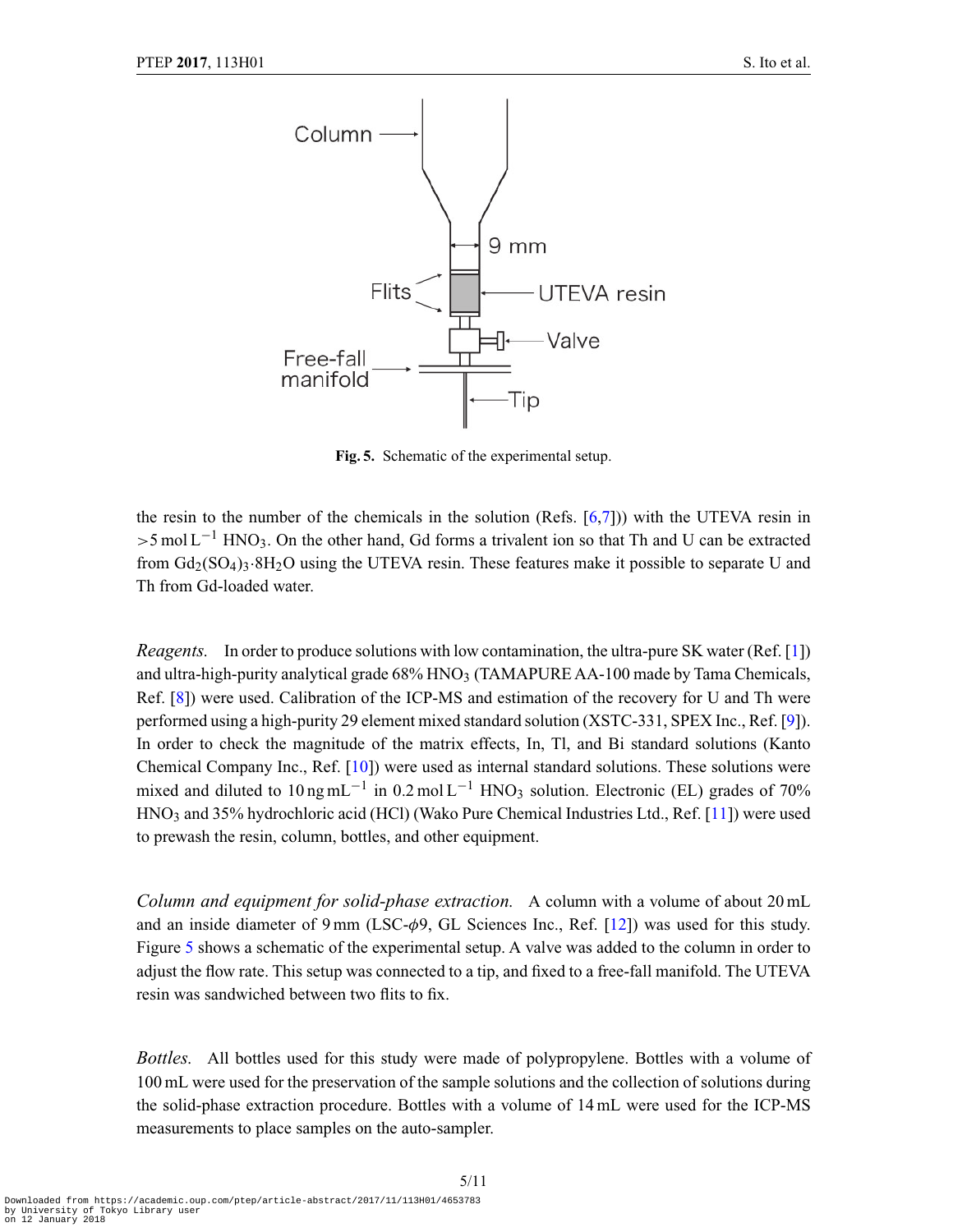

**Fig. 6.** Diagram of the whole procedure for the solid-phase extraction.

## **3. Study of the solid-phase extraction**

## *3.1. Procedure*

The specially purified  $Gd_2(SO_4)$ <sub>3</sub>·8H<sub>2</sub>O samples were provided by various companies; we call them samples A, B, and C in this paper.<sup>2</sup> Figure 6 shows a diagram of the whole procedure. The details of each step are described in this section.

## *3.1.1. Prewash*

The resin and equipment were suspected to be contaminated during the production process. Thus, the following prewash procedures were performed. The UTEVA resin was soaked in 0.5 mol L<sup>-1</sup> HNO<sub>3</sub> solution (EL grade) for more than one night. The columns, bottles, and all other equipment were also soaked in 1 mol  $L^{-1}$  of HNO<sub>3</sub> solution (EL grade) for at least one night. All of the soaked items were washed with the ultra-pure SK water. Then, the column was charged with 0.3 g of the UTEVA (∼1.5 cm of the bed height) and the column, the valve, and the tip were set up as illustrated in Figure [5.](#page-4-0) The resin and inside of the column, the valve, and the tip were washed with 20 mL of  $7 \text{ mol L}^{-1}$  HNO<sub>3</sub> (EL grade) followed by 20 mL of 1 mol L<sup>-1</sup> HCl (EL grade). Finally, this setup was washed by loading 20 mL of ultra-pure SK water. In the prewash procedure, the valve was fully opened (the flow rate was about 5 mL/min). The temperatures of all the solutions were the same as the temperature in the clean room, being about  $22^{\circ}$ C.

# *3.1.2. Procedure blank*

In order to collect the procedure blank solution, 20 mL of 7 mol  $L^{-1}$  HNO3 solution was loaded into the column. After all the solution passed through the column, 20 mL of 0.1 mol L<sup>-1</sup> HNO<sub>3</sub> solution was loaded into it. Then, the  $0.1 \text{ mol L}^{-1}$  HNO<sub>3</sub> solution that passed through the column was collected as the procedure blank solution. If the prewash procedure was skipped, more than  $1 \text{ pg } mL^{-1}$  of U and Th contamination was observed in the procedure blank solution. On the other hand, the concentration of U and Th in the procedure blank solution could be reduced to about  $10 \text{ fg } \text{mL}^{-1}$  after the prewash procedure.

<sup>2</sup> For the contract between companies and us, the companies' and products' names are blinded.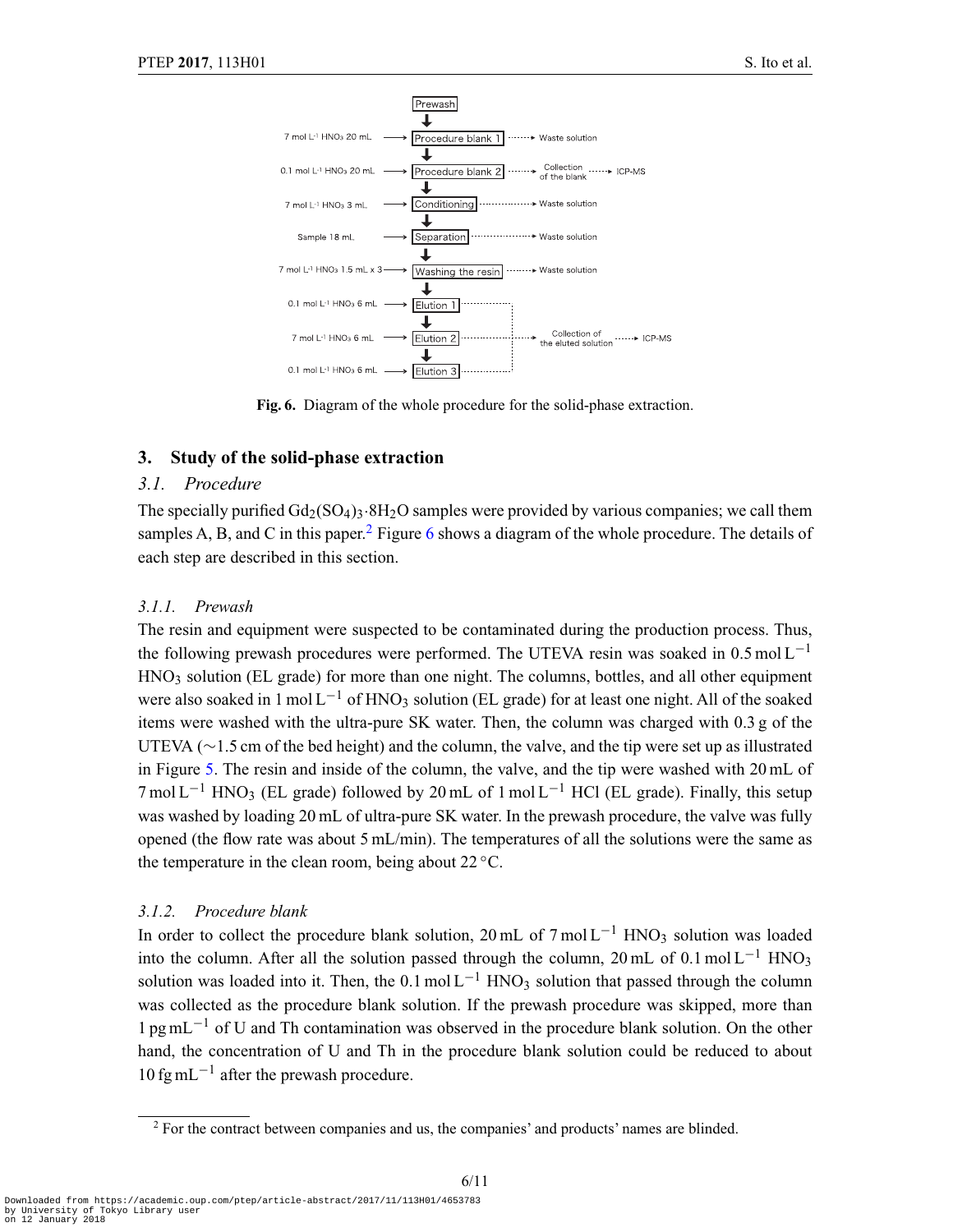## *3.1.3. Conditioning*

To condition the resin, 3 mL of 7 mol  $L^{-1}$  HNO<sub>3</sub> solution was loaded into the column. During this procedure, the valve was adjusted to set the flow rate to about  $0.3 \text{ mL/min}$  in order to efficiently adsorb U and Th in the resin for the next procedure.

# *3.1.4. Separation*

For this study, 1.0 g of the new  $Gd_2(SO_4)_3.8H_2O$  sample was dissolved in 100 mL of 7 mol L<sup>-1</sup>  $HNO<sub>3</sub>$  solution. In order to separate U and Th from the  $Gd<sub>2</sub>(SO<sub>4</sub>)<sub>3</sub>·8H<sub>2</sub>O$  solution, 18 mL of the sample solution was loaded into the column with a flow rate of about 0.3 mL/min. The valve was fully opened again after all the sample solution had passed through.

# *3.1.5. Washing the resin*

Before eluting the U and Th, the resin should be washed in order to reduce the remaining Gd contained in it. The resin was washed three times with 1.5 mL of 7 mol  $L^{-1}$  HNO3. When this procedure was not performed, the count rate of the ICP-MS decreased to about 50% due to the matrix effect from the remaining Gd. According to Figure [3,](#page-3-0) about 10% of the Gd remained in the resin before this procedure.

# *3.1.6. Elution*

In general, U and Th in the UTEVA resin can be eluted with dilute  $HNO<sub>3</sub>$  solution. However, U and Th are adsorbed by several materials in low concentration acid solution (Ref. [\[13,14](#page-10-0)]). In particular, Th is adsorbed to a greater extent than U and this effect is significant for  $\lt 1$  pg mL<sup>-1</sup> level measurements. In order to reduce such a problem, the elution procedure was improved as follows: 6 mL of 0.1 mol  $L^{-1}$  HNO<sub>3</sub> was loaded into the column to break the chemical bonds between the resin and U/Th (more than 80% of U is eluted in this procedure). Next, 6 mL of 7 mol  $L^{-1}$  HNO<sub>3</sub> was loaded to remove and collect Th on the columns or the surface of the resin. Finally, 6 mL of 0.1 mol L<sup>-1</sup> HNO<sub>3</sub> was loaded to collect the remaining U and Th. These eluted solutions were collected in the same bottle (18 mL in total) and measured using the ICP-MS.

# *3.2. Estimation of recovery rate*

# *3.2.1. Extraction of U and Th from non-Gd solution*

In order to estimate the recovery rate (the U and Th recovered in this study divided by added U and Th), 7 mol L<sup>-1</sup> HNO<sub>3</sub> solutions with U and Th with no  $Gd_2(SO_4)$ <sub>3</sub>·8H<sub>2</sub>O were prepared. The concentration of U and Th in the sample solutions was adjusted to 0.1, 1, and 10 pg mL<sup>-1</sup>. Figure [7](#page-7-0) shows the results of this study. By this method, about 90% or more of the U and Th could be recovered.

# *3.2.2. Extraction of U and Th from Gd*2*(SO*4*)*3·*8H*2*O solution*

*Spectral interference.* The effects of the spectral interference from Gd and the efficiency of the separation between U, Th, and Gd were studied. For these studies, 1.00 g of the three new  $Gd_2(SO_4)$ <sub>3</sub>·8H<sub>2</sub>O samples A, B, and C was dissolved in 100 mL of 7 mol L<sup>-1</sup> HNO<sub>3</sub> and the developed solid-phase extractions were performed. Figure [8](#page-7-0) shows mass spectra of the three eluted solutions for a mass range of 211 to 244. For reference, the mass spectra of  $Gd_2(SO_4)_3.8H_2O$ solutions are also shown. In order to the reduce matrix effect, the  $Gd_2(SO_4)$ 3·8H<sub>2</sub>O solutions were diluted to 100  $\mu$ g mL<sup>-1</sup>. Compared to the reference spectra, we can see that the spectral interference was efficiently reduced by our separation method. Figure [9](#page-8-0) shows mass spectra of Gd in the eluted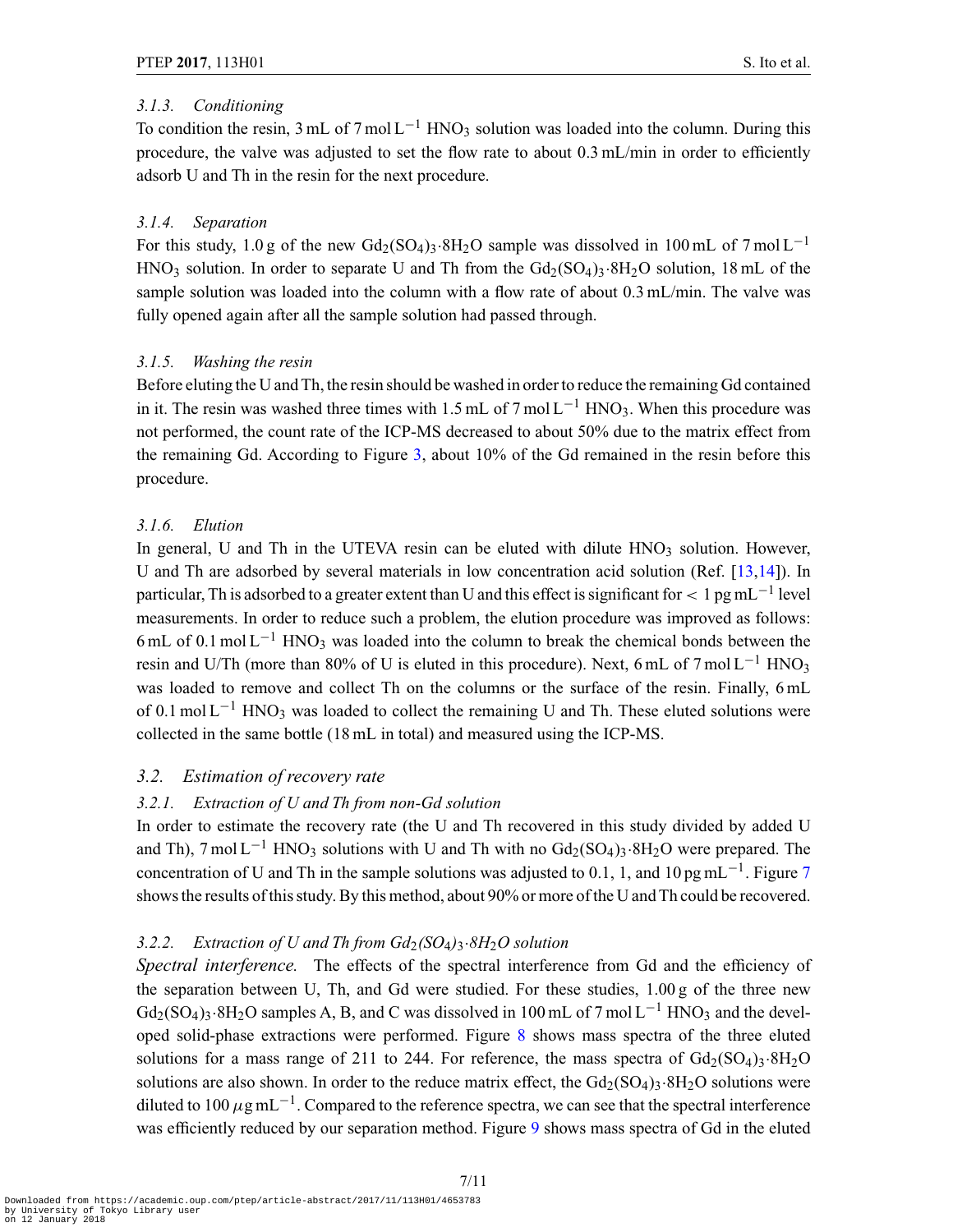<span id="page-7-0"></span>

**Fig. 7.** Recovery rates of the eluted solution for U (red circles) and Th (blue squares). The horizontal axis shows the concentrations of U and Th, and the vertical axis represents the recovery rate.



**Fig. 8.** Mass spectra of the eluted solution (dashed red) and  $100 \mu$ g mL<sup>-1</sup> of Gd<sub>2</sub>(SO<sub>4</sub>)<sub>3</sub>·8H<sub>2</sub>O solutions of samples A (left), B (center), and C (right) in the mass range 211 to 244.

solutions and  $100 \mu g \text{ mL}^{-1} \text{ Gd}_2(\text{SO}_4)$ <sub>3</sub>·8H<sub>2</sub>O solutions for reference. Because the Gd spectra for all the eluted solutions could be reduced to an order of  $10^{-6}$  g mL<sup>-1</sup>, the effects of the spectral interference on U and Th were reduced to a negligible level.

*Recovery rate.* The influence of  $Gd_2(SO_4)$ <sup>3</sup>·8H<sub>2</sub>O on the retention of the resin was also studied by adding U and Th to the sample solutions with concentrations of 0.1, 1, and [10](#page-8-0) pg mL<sup> $-1$ </sup>. Figure 10 shows the results of this study. We can see that the recovery rates remained  $> 90\%$  for all samples at all concentrations of U and Th. Because of U and Th impurities in the  $Gd_2(SO_4)$ 3·8H<sub>2</sub>O samples, the recovery rates of U and Th at 0.1 and 1 pg mL<sup>-1</sup>, especially sample C, highly exceed 100%. The measured concentrations of U and Th will be described in the next section in more detail. In this study, we confirmed that  $Gd_2(SO_4)$ <sub>3</sub>.8H<sub>2</sub>O did not influence the recovery rate.

*Matrix effect.* During the ICP-MS measurements, the variation in the sensitivity of this technique was always monitored by mixing the internal standard solution (10 ng mL<sup>-1</sup> In, Tl, and Bi) into the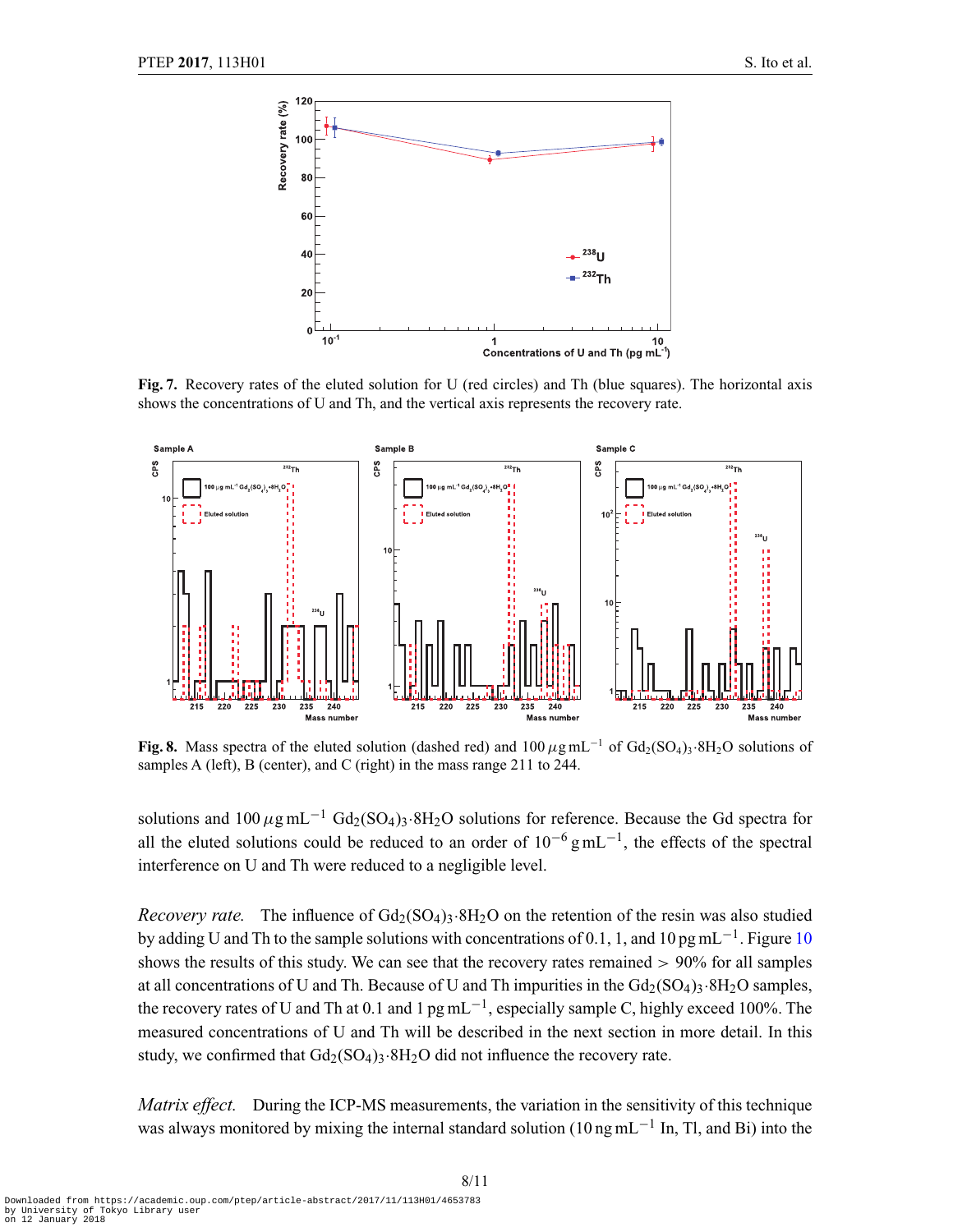<span id="page-8-0"></span>

**Fig. 9.** CPS of all Gd isotopes for samples A (left), B (center), and C (right) before and after chemical extraction. The gray histograms show the 100  $\mu$ g mL<sup>-1</sup> Gd<sub>2</sub>(SO<sub>4</sub>)<sub>3</sub>·8H<sub>2</sub>O solutions and the red histograms indicate the CPS of Gd in the eluted solutions.



**Fig. 10.** Recovery rates of U (left) and Th (right) with and without  $Gd_2(SO_4)$ <sub>3</sub>·8H<sub>2</sub>O samples. The horizontal axes show the concentrations of U and Th, and the vertical axes represent the recovery rates for U and Th. Black circles, red squares, blue triangles, and pink diamonds indicate the sample without  $Gd_2(SO_4)$ <sub>3</sub>·8H<sub>2</sub>O, and samples A, B, and C, respectively.

sample solutions. Figure [11](#page-9-0) shows the variation in the internal standard solution for all samples. In this study, no decrease in the sensitivity of the ICP-MS due to the matrix effect from Gd was observed.

## **4. Results and discussion**

The results of the measurements of U and Th in samples A, B, and C are listed in Table [1.](#page-10-0) For comparison, the values for the procedure blank solution, typical commercially available  $Gd_2(SO_4)$ 3·8H<sub>2</sub>O, and our requirements are also given. The relationships between p  $g^{-1}$  (Gd<sub>2</sub>(SO<sub>4</sub>)<sub>3</sub>·8H<sub>2</sub>O) and mBq/kg for U and Th are

$$
1 \,\text{mBq (U)/kg} = 81.3 \,\text{pg (U) g}^{-1} \tag{2}
$$

and 
$$
1 \text{ mBq (Th)}/\text{kg} = 246 \text{ pg (Th) g}^{-1}
$$
. (3)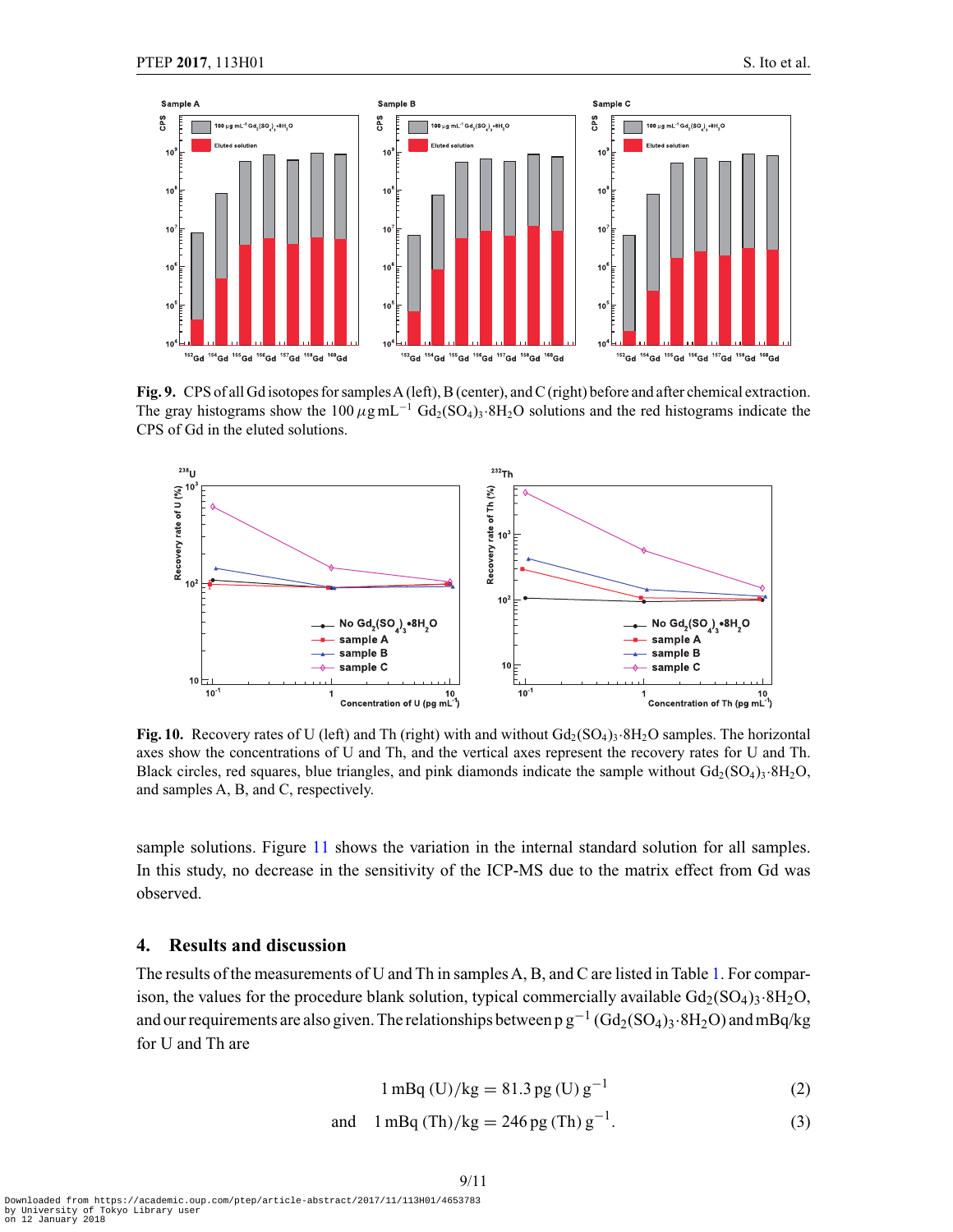<span id="page-9-0"></span>

**Fig. 11.** Variation of the count rate for the internal standard solution, In (black squares), Tl (red circles), and Bi (blue triangles) for the blank and eluted solutions of samples A, B, and C. Since the mass number of In is about half that of Tl and Bi, the count rate of In is also different to the others.

As shown in Figure [7,](#page-7-0) the recovery rates for U and Th at 0.1 pg mL<sup>-1</sup> are (107  $\pm$  5)% and (106  $\pm$ 5)%, respectively, while the recovery rates at 1 pg mL<sup>-1</sup> for U and Th are respectively (89  $\pm$  2)% and (93  $\pm$  1)%. Therefore, 15% uncertainty was conservatively added to the conversion from the solution to the powder.

The DLs of U and Th with this developed method were limited by the procedure blank solution and the uncertainty in the recovery rate since the matrix effect and spectrum interference were reduced to a negligible level. The concentrations of U and Th in the procedure blank solution were about 0.01 pg mL<sup> $-1$ </sup>. By conservatively taking three times these values inflated by 15%, which is the uncertainty in the recovery rate, the DLs of U and Th were estimated to be 0.04 mBq (U)/kg and 0.01 mBq (Th)/kg. These values are lower than our requirements, by two orders of magnitude for U and a factor of 5 for Th.

By the efforts of various companies, U was well purified to about one or two orders of magnitude lower than our requirement. With respect to Th contamination, sample A almost reaches our goal, sample B should be further purified by a factor of 2.4, and sample C showed two orders of magnitude larger than the required concentration. At present, all companies make purer  $Gd_2(SO_4)_3.8H_2O$ . We expect to obtain ultra-pure  $Gd_2(SO_4)_3.8H_2O$  soon and load it into the SK in the near future.

#### **5. Conclusions**

A new SK-Gd project that involves  $Gd_2(SO_4)_3.8H_2O$  into the SK water tank is in preparation. In order to measure radioactive impurities in  $Gd_2(SO_4)$ 3·8H<sub>2</sub>O, we developed a solid-phase extraction method using chromatographic extraction resin. This method has a high recovery rate for U and Th of about 90% or more with a high efficiency of separation of U and Th from Gd of a factor of about  $10^4$ . The matrix effect and spectral interference in the ICP-MS measurements were effectively reduced and we could measure U and Th in three pure  $Gd_2(SO_4)_3·8H_2O$  samples. The DLs of the developed method for U and Th were estimated to be 0.04 mBq (U)/kg and 0.01 mBq (Th)/kg. These values are sufficiently precision for our requirements, which are 5 mBq (U)/kg and 0.05 mBq (Th)/kg. The concentrations of U and Th in the three purified samples were estimated to be  $\lt$  0.04 mBq (U)/kg and  $0.06 \pm 0.01$  mBq (Th)/kg for sample A,  $0.05 \pm 0.01$  mBq (U)/kg and  $0.12 \pm 0.02$  mBq (Th)/kg for sample B, and  $0.64 \pm 0.10$  mBq (U)/kg and  $1.77 \pm 0.27$  mBq (Th)/kg for sample C.